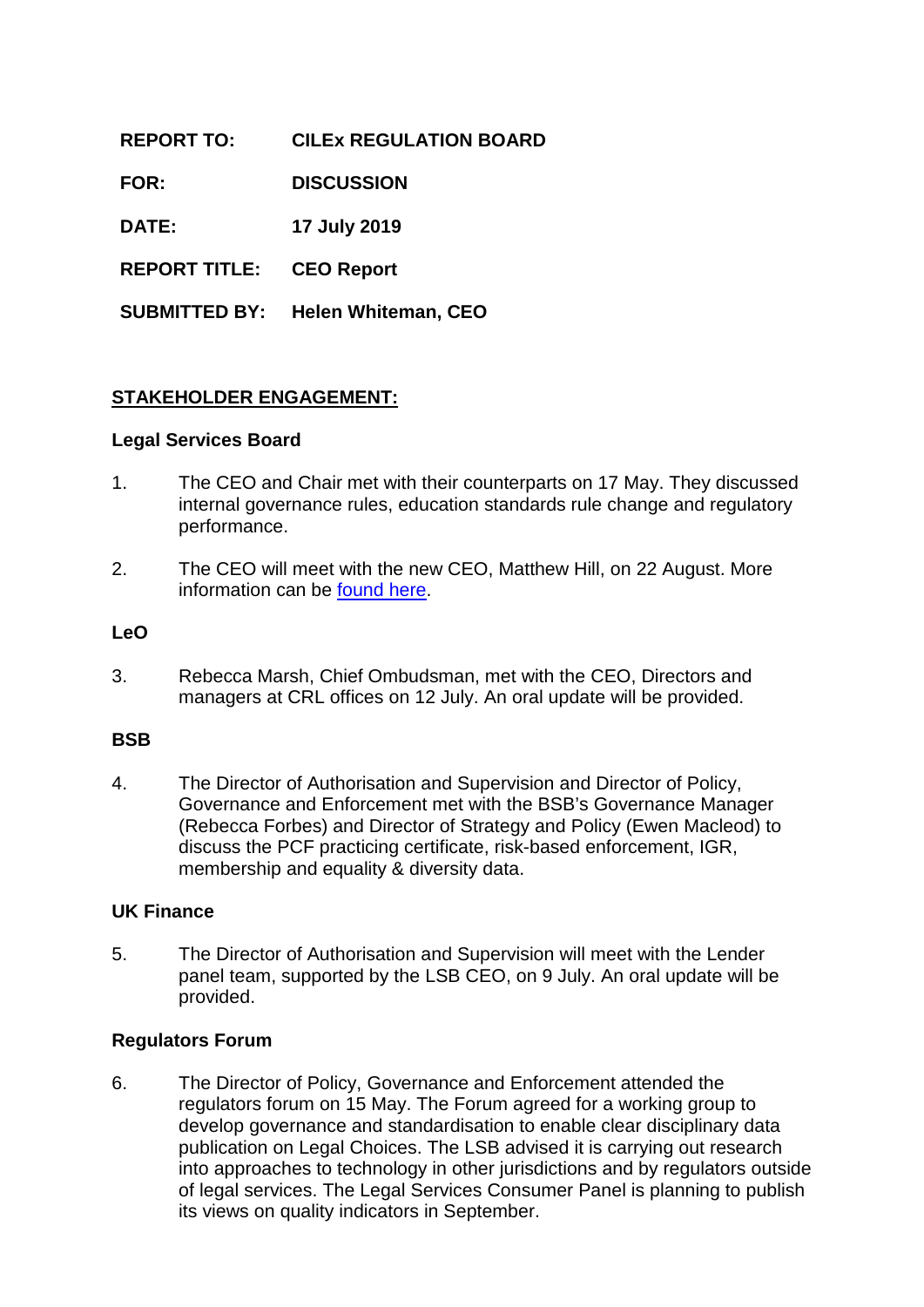# **Remedies Programme Implementation Group (RPIG)**

7. The RPIG meeting took place on 7 June. Minutes from the previous meetings are [found here.](https://www.gov.uk/government/publications/legal-services-remedies-programme-implementation-group-minutes-2018)

### **Legal Choices**

8. The CEO attended the Legal Choices governance board meeting on 3 July. The three-year plan and the substantive progress made with the new website was reviewed. A discussion took place in relation to the future site development plan and associated funding model that would be required at the end of this current three-year project. An oral update will be provided.

## **Legal Technology**

- 9. The Director of Authorisation and Supervision attended the Advisory Board of the Industrial Strategy Challenge Fund project on 9 June. This was the first meeting of the new Board and considered options for developing cross sector technology which would most benefit mid-tier law and accountancy firms. The meeting is to be followed up with a scenario planning session on 15 July and an oral update will be provided.
- 10. The Director of Authorisation and Supervision attended a meeting organised by Digital Leaders; 'Smarter Regulation with a data and tech-driven approach' which provided some useful insights into the use of data and technology at other regulators on 17 June. Of particular interest was the view that greater access to data from the regulated community may shift the responsibility for actions of the regulated, as the regulator would be holding data that should identify risk/non-compliance.
- 11. The CEO and Head of Stakeholder Engagement attended the Consumer Panel's Tech Roundtable on 9 July. An oral update will be provided. A link to the recent Panel's tech report can be [found here.](https://www.legalservicesconsumerpanel.org.uk/wp-content/uploads/2019/06/LSCP-Technology-Paper-2019.pdf)

### **Legal Futures**

12. The Chair participated in a Legal Futures Regulation and Compliance conference panel discussion on 6 June, further details can be [found here.](https://www.legalfutures.co.uk/conferenceevents/regulation-and-compliance-conference-2019)

### **Westminster Legal Policy Forum**

13. The CEO participated in a panel discussion on equality and diversity data collection and analysis on 13 June, further details on the programme can be [found here.](https://www.westminsterforumprojects.co.uk/agenda/improving-diversity-and-inclusion-in-the-legal-sector-19-agenda.pdf)

### **CILEx**

14. The CEO and Director of Authorisation and Supervision attended Council Member Mike Bowen's funeral on 22 May. Mike was a member of the Joint Education and Training (JET) Working Group and tribute was also paid to him at the Group's most recent meeting.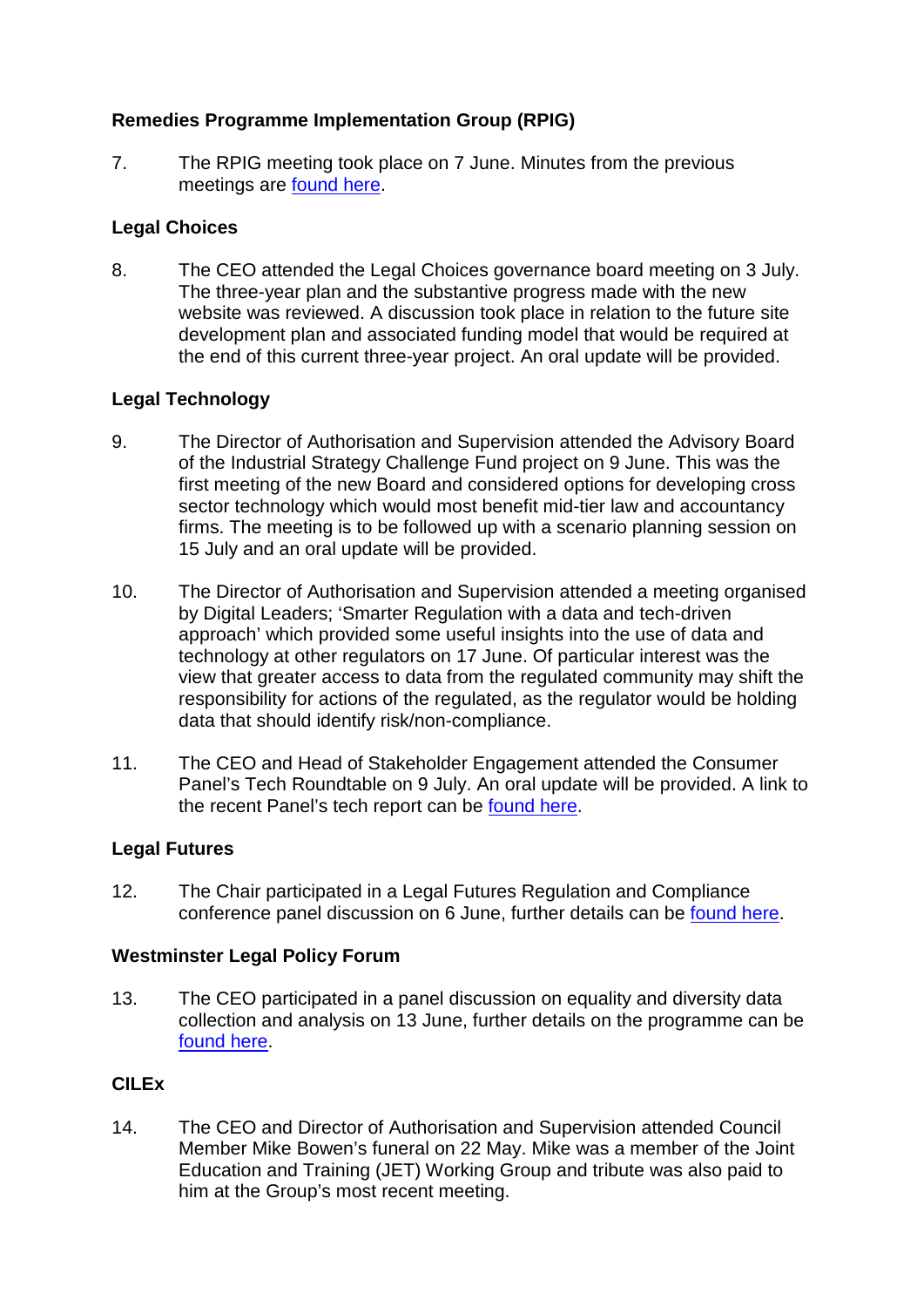- 15. An Executive Committee workshop took place on 12 June and was attended by the CRL CEO and Directors. Linda Ford has been invited to attend this section of the Board to discuss the draft CILEx purpose and strategic objectives (**appendix 1**).
- 16. The CEO and David Gilbertson are attending Matthew Foster's inauguration in Chester on 18 July. Matthew attended our offices on 8 July to meet with staff to find out more about what we do as part of his induction.

### **Joint Education & Training working group (JET)**

17. The JET working group met on 15 May. Vicky Purtill provided an update on the education standards consultation and Vicky Hurdley, Director of Operations at CILEx, presented an update on the development of the qualifications framework. It was agreed that the different parts of the business needed to come together to form an internal operations working group to progress the work collaboratively. A project manager will be recruited to lead on project phoenix and expediate the work.

### **Group Services**

18. The CRM Programme Board met on 14 May and 10 June. A written update is provided via the Operations Board paper.

## **ARDL**

19. The CEO and Director of Authorisation and Supervision attended the annual Association of Regulatory & Disciplinary Lawyers dinner on 5 July.

### **COMMUNICATIONS:**

### **Regulation Matters**

- 20. Helen filmed with Rebecca Marsh, Chief Ombudsman on the latest changes at the Legal Ombudsman.
- 21. Helen filmed with advocacy students and the advocacy trainer from Kaplan Altior. Those clips can be [watched here.](https://www.regulationmatters.uk/case-studies/becoming-a-chartered-legal-executive-advocate-2/)

### **OPERATIONS:**

### **Recruitment**

- 22. Recruitment for the new CEO has commenced with Gatenby Sanderson.
- 23. Recruitment for the Product Development Executive was on hold whilst the role could be reviewed. The advert had not attracted the right level of candidates.
- 24. Tamra Pickavance joined the PAS team on 10 June as part time administrator. Samantha Bedford is now a Practitioner Officer.